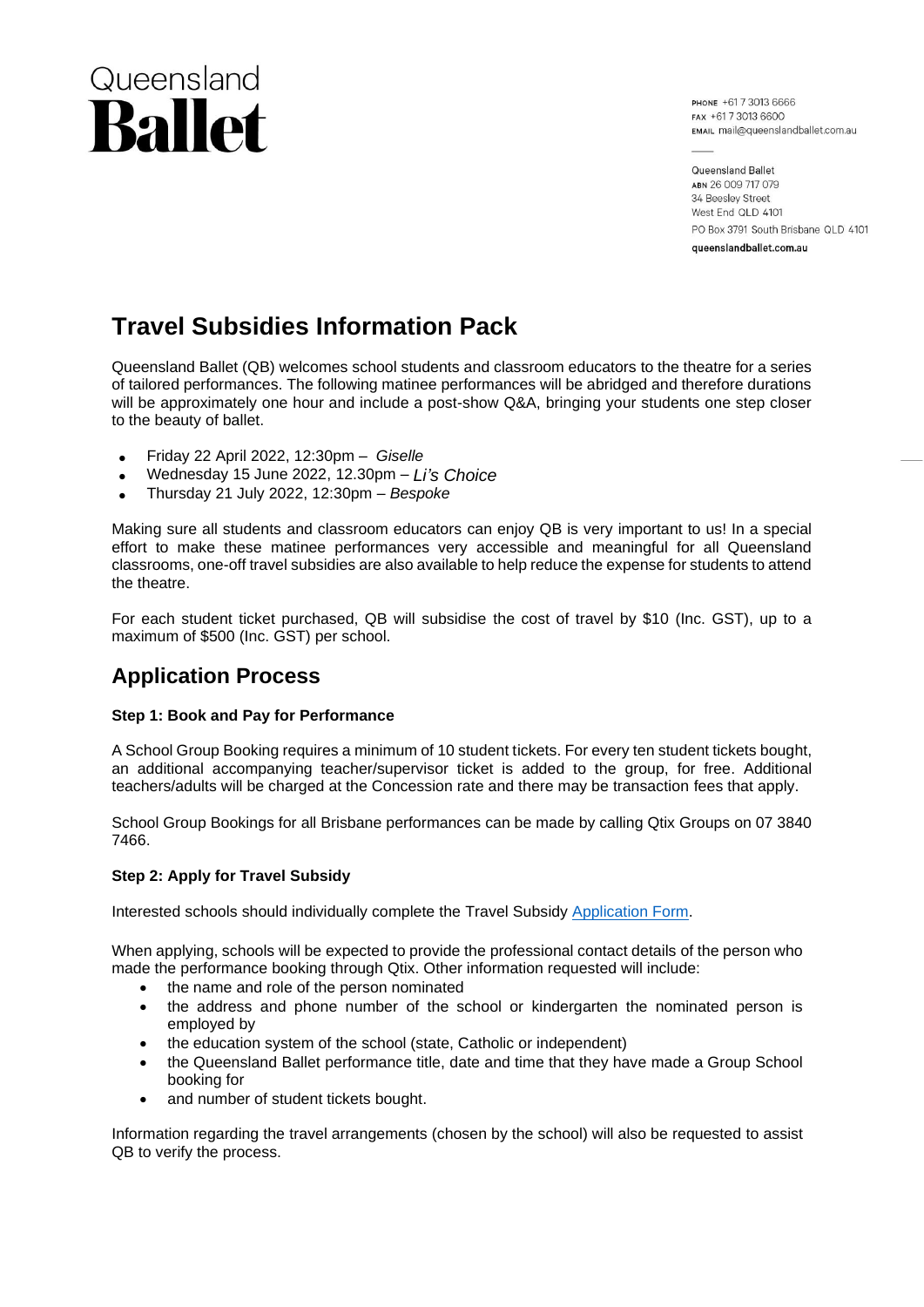#### **Step 3: Selection and Notification**

QB will then cross-check travel subsidy applications with Qtix Groups. QB will notify successful schools by email. This email will indicate amount to be subsidised, calculated by QB at \$10 (Inc. GST) per student ticket, up to a maximum of \$500 (Inc. GST) per school.

QB's selection for travel subsidy is final, and will be determined via a first-in basis.

#### **Step 4: Submitting an Invoice**

Successful schools are required to email an invoice within one week from initial notification to QB via [education@queenslandballet.com.au](mailto:education@queenslandballet.com.au)

Invoices require the following information:

- Date
- Invoice number
- Cost (Inc. GST) as indicated in previous QB email
- Description
- School title and address
- Phone and email contact details
- Bank Details (account name, bank, BSB and account numbers)

You may be required to provide school administration with the following company details:

- Title: Queensland Ballet
- Address: 34 Beesley St, West End, QLD, 4101

Australian Business Number: 26 009 717 079

If an invoice is not supplied to QB's Education Manager within two weeks of the school receiving notification of their success, the school will forfeit their position and the travel subsidy will be offered to the next school on the waiting list.

#### **Step 5: Acceptance**

Once QB has received and processed the travel subsidy invoice, the process will be considered finalised.

## **Contact Us**

For more information about QB's Travel Subsidies, how QB supports students and teachers or to discuss ways to get involved with us at [education@queenslandballet.com.au](mailto:education@queenslandballet.com.au)